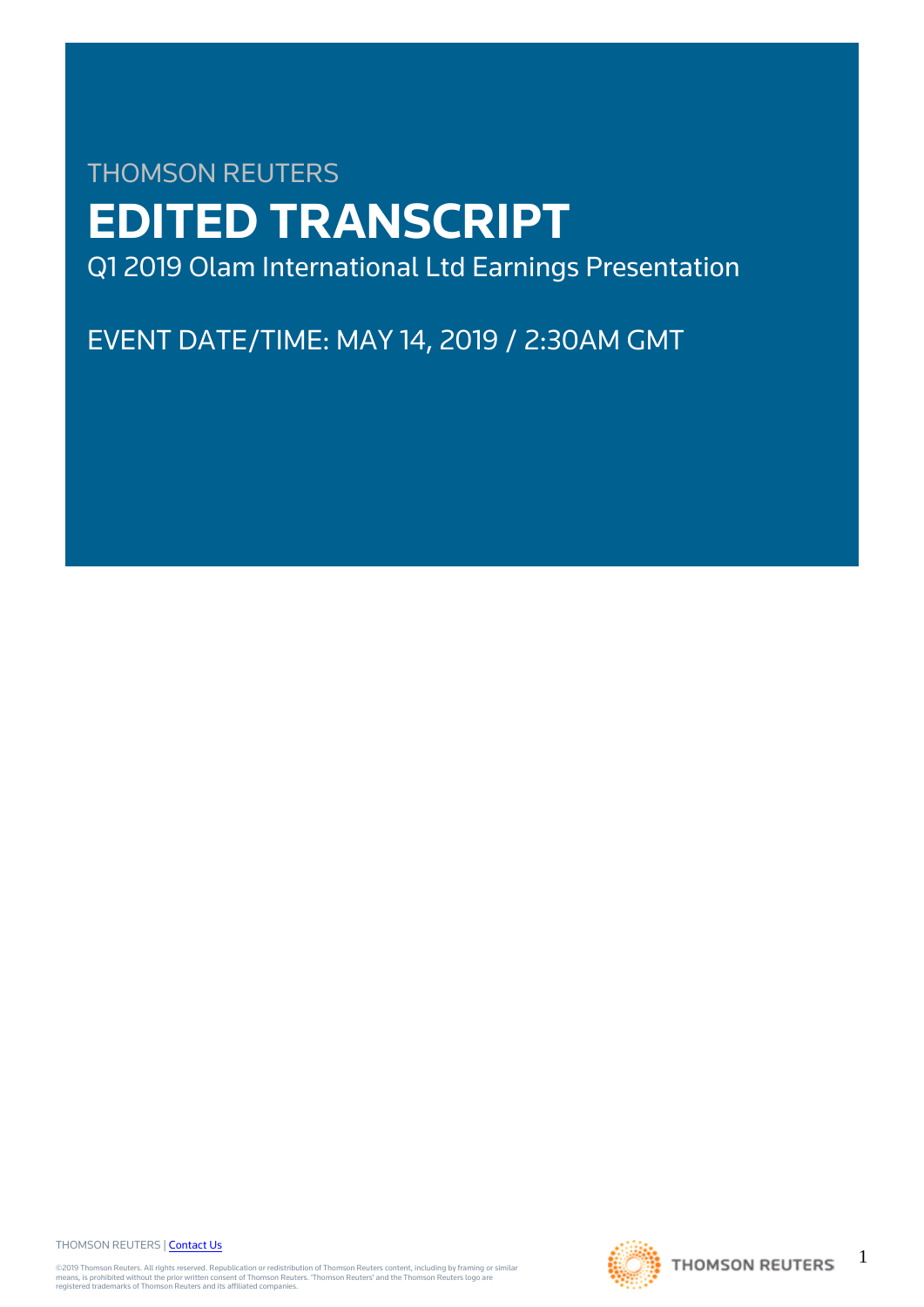#### **CORPORATE PARTICIPANTS**

**Hung Hoeng Chow** Olam International Limited - General Manager of IR **Neelamani Muthukumar** Olam International Limited - President & Group CFO **Sunny George Verghese** Olam International Limited - Co-Founder, Group CEO & Executive Director

#### **CONFERENCE CALL PARTICIPANTS**

**Alfred Cang** Bloomberg - Commodities Markets Reporter **Kevin Lim** Nikkei Markets - Correspondent **Ryushiro Kodaira** Nikkei Asian Review - Senior Staff Writer **Fiona Yik** Westpac Banking Corporation - Senior Relationship Manager **Simon Jong** DBS Bank - Credit Analyst, SVP Fixed Income

#### **PRESENTATION**

#### **Hung Hoeng Chow Olam International Limited - General Manager of IR**

Ladies and gentlemen, good morning, and welcome to Olam International's Learning Academy at Marina One, Singapore. I'm Hung Hoeng of Olam Investor Relations. We are very pleased to meet you once again this time to present our results for the first quarter ended 31st March 2019.

By now, I'm sure you are aware of the usual protocol that is to observe our safety procedures in this building. So we'd like you -- like us to be reminded of safety by watching our safety video, and I'll appreciate your attention while this is being played.

#### (presentation)

#### **Hung Hoeng Chow Olam International Limited - General Manager of IR**

Thank you for watching. And as always, we are pleased to have our senior management team present here at this briefing. Seated at the extreme left at the table is our Co-Founder and Group CEO, Sunny Verghese. To his right is our Executive Director and Group COO, A. Shekhar. And to my left, it's President and Group CFO, N. Muthukumar.

Now I would like to draw your attention to this cautionary note on forward-looking statements that may be given during this presentation.

Now Group CFO will now present our results and, more interestingly, the progress we have made on our new strategic plan. Please join me to welcome Muthu here.

#### **Neelamani Muthukumar Olam International Limited - President & Group CFO**

Thank you, Hung Hoeng. Good morning, ladies and gentlemen. Once again, a very warm welcome to the first quarter 2019 financial highlights.

We are pleased to announce a very strong start in executing our 6-year strategic plan, and that is reflected in our first quarter financial results: volume up 21.5% to 8.5 million tonnes; EBITDA up 14.2% to SGD420 million from SGD368 million; more importantly our key operational metric that we track and report, our operational PATMI, up 11.3% at SGD181 million, up from SGD163 million in the first quarter of 2018. Coming back on a very strong free cash flow to equity generated in 2018 of SGD1 billion, we are pleased to announce that we have generated further free cash flow to equity of SGD313 million in the first quarter of 2019. And all of these have resulted in terms of increased operational earnings and also very prudent balance sheet management at a certain lower gearing of 1.35x, down from 1.49x this time last year.

As I was highlight -- announcing earlier, the volume grew 21.5% to 8.5 million tonnes from roughly 7 million tonnes this time last year. And primarily bulk of the increases come from the Food Staples and Packaged Foods segment, more importantly from the Grains trading volumes. But going forward in the rest of the year, we expect the increase in volumes to stabilize to more organic growth in the rest of the segments.

#### THOMSON REUTERS | [Contact Us](https://my.thomsonreuters.com/ContactUsNew)

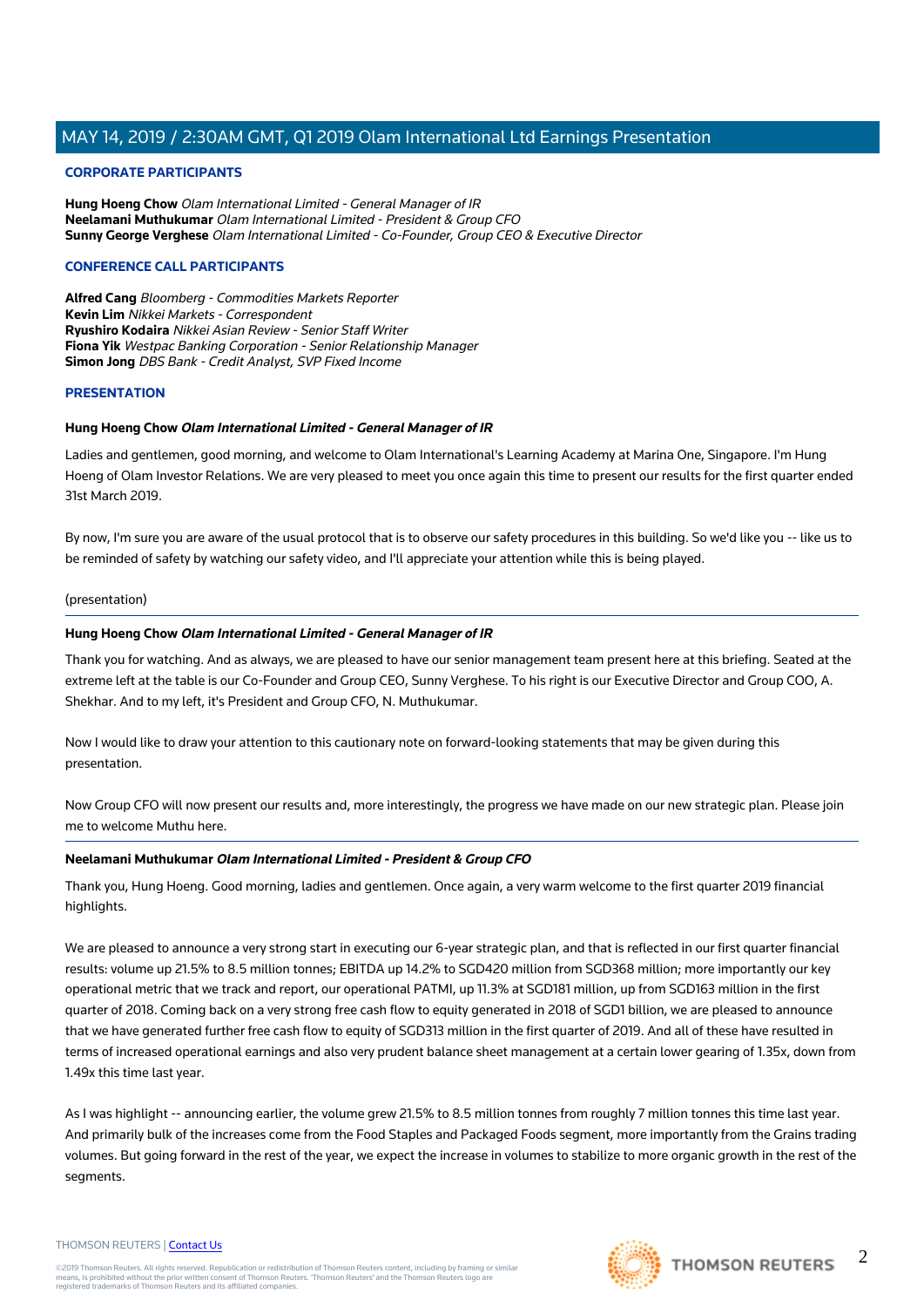EBITDA, up 14.2% primarily coming off a very strong start from Edible Nuts and Cocoa. And we would like to draw your attention that with the adoption of SFRS 16 effective 1st January 2019, there have been changes to taking our operating lease liabilities into our balance sheet. And that has resulted in both changes to our balance sheet and to the way we account the lease rentals in the form of depreciation and finance charges, and that is more detailed in our MD&A Page 4 and 5 for your reference. More importantly, for this quarter, we had an impact because of this change in SFRS 16 -- adoption of SFRS 16 by SGD24.6 million in our EBITDA but, however, all-round strong performance in the first quarter of 2019.

A point to highlight. With the closure of Fundamental Fund in our Commodity Financial Services segment, the quantitative fund has started out very strongly and delivered an EBITDA of SGD10.2 million in the first quarter.

Our operational PATMI, up 11.3% to SGD181 million, up from SGD163 million in the first quarter of 2018, again an increase due to increase in EBITDA of SGD52 million. However, I wanted to again point out here, with the adoption of SFRS 16, there has also been an increase in depreciation and amortization and finance charges as these are accounted differently under the adoption of this new standard. And that has resulted in a roughly SGD24 million of increase in depreciation and amortization and SGD7.5 million increase in finance costs, a net impact of a negative SGD6.4 million in our operational PATMI. So like-to-like, our operational PATMI, but for adoption of SFRS 16, would have been SGD187 million instead of SGD181 million. We also expect continued impact of this adoption of SFRS 16 going forward in the future and, more importantly, for the rest of the 3 quarters as we compare our results with 2018.

Our invested capital was down by 5.5%. Primarily the fixed capital increase is due to, again, adoption of SFRS 16 where in all of our operating lease liabilities, roughly SGD605 million have come back to our balance sheet. And that is the primary reason for the increase in fixed capital on a year-on-year basis from December to March. More importantly, our working capital is down about 20% in spite of 21.7% increase in volumes and roughly 16.7% increase in revenue due to prudent working capital management.

Net gearing, down to 1.35x compared to 1.49x this time last year. Again, adjusting for the impact of SFRS 16 on a like-to-like basis, we would have been 1.27x in the first quarter 2019, even below 1.32x where we ended December 2018. The lower working capital has been primarily due to change in product mix. We talked about the bulk trading volumes enhancement during the course of 2018 and 2019 and also having improved access to supplier credit.

We generated a SGD313 million of positive free cash flow to equity in the first quarter of 2019. But as we had indicated in our strategic plan, we have a plan of investing \$3.5 billion over the course of the next 6 years in terms of a combination of \$2.5 billion of growth CapEx and \$1 billion of maintenance CapEx while we pursue to divest some of our deprioritized assets over the course of the next 6 years, that by generating cash of \$1.65 billion, in 2019, we believe some of the already-announced acquisitions on -- also the offer that we have given for acquiring our Dangote Flour Mills in Nigeria may result in potentially a negative free cash flow to equity for this year. But however, we will remain committed to ensure that we are free cash flow to equity positive during the remainder of the strategic plan period.

We have sufficient liquidity to take care of all our repayment and CapEx obligations. As you can see, we have close to SGD9.5 billion of unutilized bank lines with a total liquidity, combination of cash, readily marketable inventories, secured receivables, has given us the healthy headroom of over SGD7.2 billion over our gross debt of SGD11.6 billion.

I'd also continue to thank our bankers who have been supporting us through all these years. And more importantly, in the first quarter of 2019, we had announced a \$350 million of 3-year revolving credit facility, a digital-linked loan, a world's first. Thanks to BBVA and other key bankers, we have been able to launch this digital-linked loan which will allow us to track Olam's digital maturity through BCG's, Boston Consulting Group's, proprietary Digital Acceleration Index, which will look at 4 key parameters on how Olam's digital maturity will progress. And that will have an impact on reducing our borrowing rate for this loan. We want to continue to tap such sources of capital in the areas of digital and sustainability going forward. Thanks once again to all our bankers.

Moving on to segmental review. As I had called out earlier, Edible Nuts had started off strongly. Cashew, Almonds, Hazels, sesame all have performed -- started off very well. And in this particular platform, Peanuts had some difficulties. We had exited Peanut farming

#### THOMSON REUTERS | [Contact Us](https://my.thomsonreuters.com/ContactUsNew)

©2019 Thomson Reuters. All rights reserved. Republication or redistribution of Thomson Reuters content, including by framing or similar<br>means, is prohibited without the prior written consent of Thomson Reuters. "Thomson Re

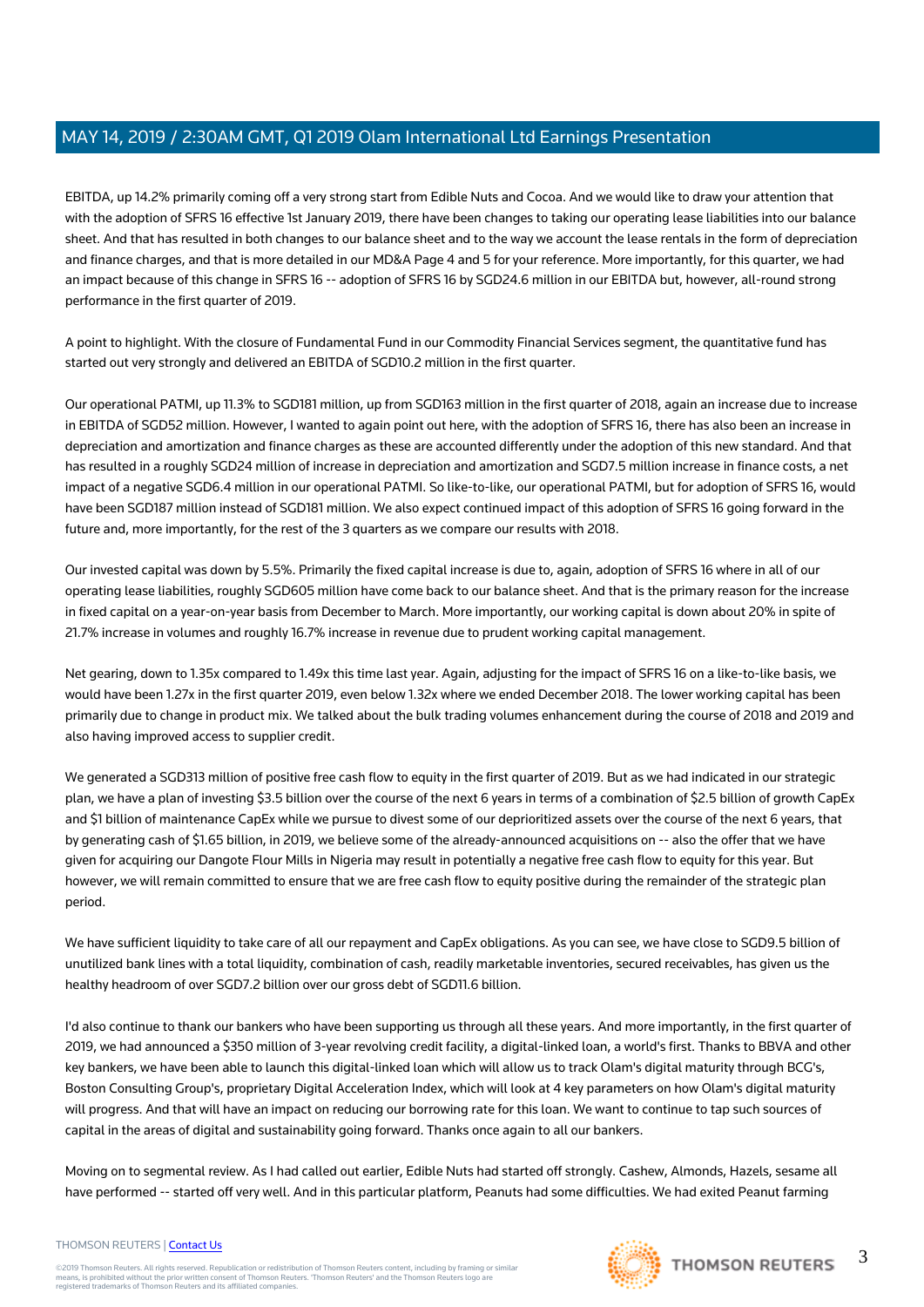business in Argentina, as we had indicated in the fourth quarter. And also, the U.S. Peanut shelling business has started off softly because of oversupply in the market conditions and that we expect to continue at least in the next 2, 3 quarters. But however, our blanching business in U.S. continues to perform well. And that gives us confidence that overall, the Edible Nut platform will continue to deliver strong results in 2019.

From -- in the Spices platform, our U.S. dehydrates, both onion and garlic, have continued to perform well. Our Vietnam Spices, our Indian Spices business, our Chinese Spices business all have started off very well. Our tomato business, which had been facing headwinds in the last 2 years, continue to face difficult market conditions. But we are doing whatever we can to ensure that we will be able to deliver better results, operating results, on a year-on-year basis going forward.

In Confectionery and Beverage Ingredients, it is essentially a 2-platform story, Cocoa and Coffee. Cocoa, which finished very strongly last year, continues to have an exceptional start to this year both in terms of supply chain trading business as well as processing business. And that we believe will continue in the rest of the year. In terms of Coffee business, there is a green coffee supply chain trading business. That is a soluble coffee business. The prices both in Arabica and Robusta continues to be soft. And especially in Arabica, it has been an all-time low sub \$1, and that has impacted our green coffee business and our plantation business in the first quarter. And we expect that to continue for some more time in 2019. However, the lower coffee prices has helped the soluble coffee business, and they have started off very strongly and is expected to deliver strong results during 2019.

I'd like to draw your attention on the significant reduction in working capital in this segment primarily due to lower cocoa and coffee prices but also improved inventory management especially in the green coffee business. Fixed capital has increased on account of the acquisition of the BT Cocoa, the coffee processing facility in Indonesia we took an 85% stake in the first quarter of 2019, and also due to the impact of operating lease liabilities in the segment coming on the balance sheet.

In the Food Staples and Packaged Foods segment, we have an SGD82 million EBITDA, lower than SGD100 million that we delivered in the first quarter of 2018 primarily due to lower contribution from Sugar and Rice platforms. We had -- as part of the strategic plan, we have decided to exit the Sugar business, and we have already acted on it. And we have closed down our sugar trading business desks both in London and Singapore and had -- that has an impact in terms of a comparative EBITDA contribution. And as we had indicated in the second half of 2018, due to intense competition in the merchandising business in hinterland of Western Africa, we had lowered down our indent or merchandising volumes in Africa. And that has continued to be the case in the first quarter of 2019. And that has also resulted in a lower contribution relatively in the Rice platform.

However, Dairy trading and supply chain business has started off very strongly. Our Russia upstream Dairy business, Rusmolco, is continuing to perform well but offset by our upstream Dairy business in Uruguay, which had faced increase in feed cost because we had to import feed. It's a pasture-based Dairy farming business. And due to severe drought conditions that had prevailed in Uruguay last year has impacted us to import feed, which has increased our cost and thereby our operating results. And that has a lingering effect coming into 2019 as well.

Our Edible Oils supply chain and trading business had started off very well but offset and more than compensated for our lower midstream processing volumes which hit our Mozambique refinery due to the cyclone that hit that part of the world.

A lower working capital was primarily due to the closure of the Sugar trading business in the segment. And I also wanted to call out that Packaged Foods branding business in first quarter of 2019 have started strongly, both our Ghana biscuits and culinary business. Our Nigeria culinary and -- biscuits and candies business all performed incredibly well and have been positioned strongly as compared to the first quarter of 2018.

Moving on to Industrial Raw Materials, Infrastructure and Logistics segment. It's primarily 3 businesses: Cotton; Infrastructure & Logistics business in Africa; as well as the Wood Products business. We had higher throughput in terms of volume and revenues in cotton but had faced some squeezed margins in the first quarter of 2019, resulting in lowered EBITDA for Cotton. And there are also throughput issues in the first quarter of 2019 for Infrastructure & Logistics business in Gabon. But that we believe is only a temporary bottleneck, but that we will overcome in the rest of the year. Wood Products business, which we have identified for exit, our ROC business, the Republic of

#### THOMSON REUTERS | [Contact Us](https://my.thomsonreuters.com/ContactUsNew)

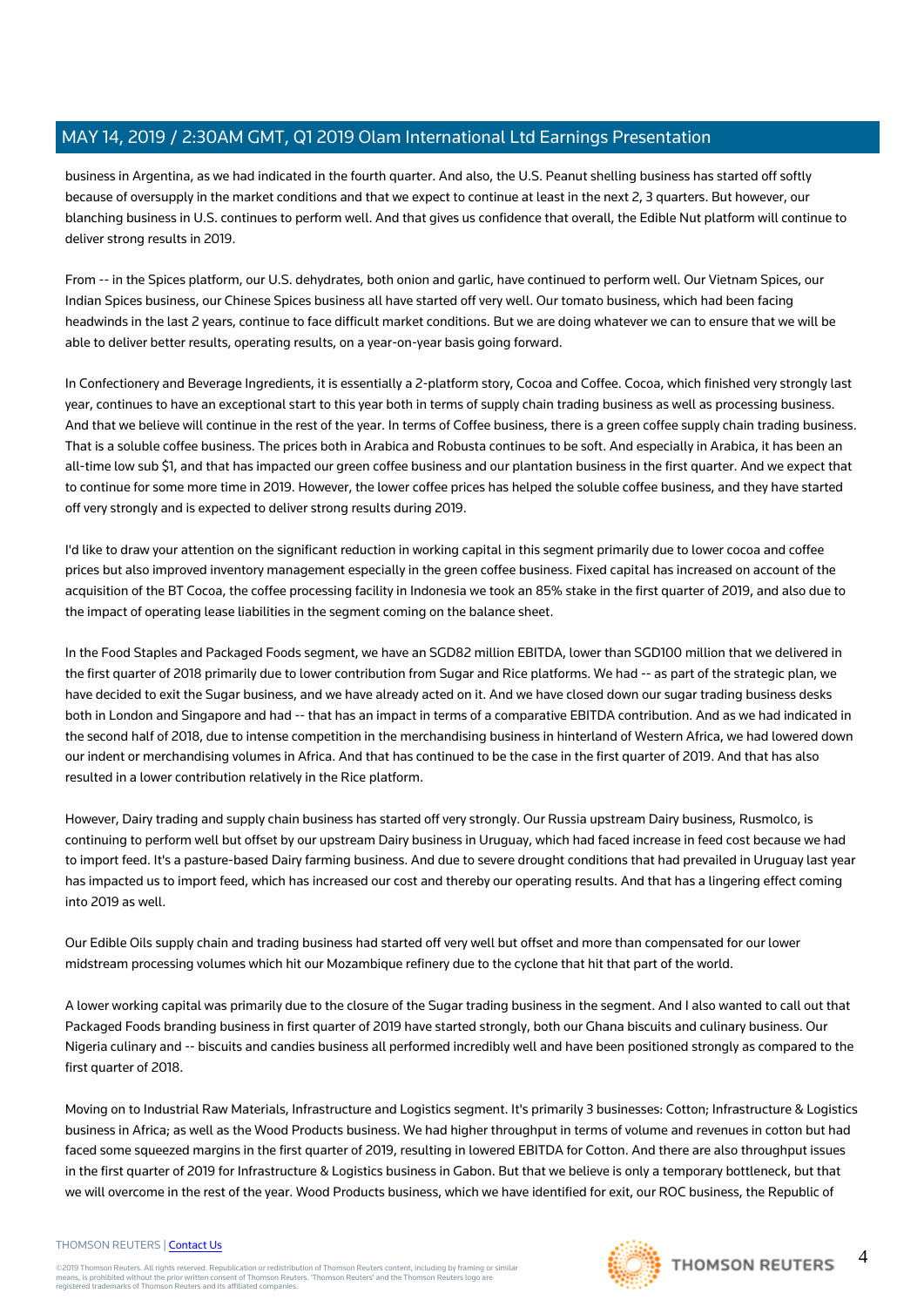Congo forestry conservation business continues to perform strongly and had performed better than -- in Q1 2019 as compared to the first quarter of 2018. Working capital decreased significantly because of reduced inventory levels and increased payables in the Cotton segment and fixed capital, as I had highlighted earlier in other segments, and primarily increased due to the impact of application of SFRS 16.

In terms of updating on what we have done in the first quarter in executing our strategic plan, it's a combination of 2, investments as well as divestments. Pleased to inform that we had completed the acquisition of our 60% ownership in the parastatal Cotontchad in the country Chad which has the integrated ginning model for \$16 million. While the capital outlay's small, but the bulk of the challenge for us is to ensure that we are able to turn around this business and ensure significant livelihood improvement for more than 300,000 farmers in that country.

We also completed acquisition of the 85% of BT Cocoa, the cocoa processing facility in Indonesia that will give us again a very strong footprint in supplying to the Asian Confectionery and Beverage customers. We had already announced an initial offer to acquire Dangote Flour Mills in Nigeria for \$361 million. However, the final price will depend on what we will negotiate with the retail shareholders as it's a listed entity in Nigeria as well as finalization of net working capital at the time of closure of this acquisition which we expect to complete by Q3 of 2019.

In terms of divestments, we have already acted very swiftly. As I had highlighted earlier, we have closed down and exited our Peanut farming business in Argentina. We sold off our remaining 51% interest in the Collymongle ginning in Australia. We exited the sugar trading decks -- desk. We closed down our Fundamental Fund and the CFSG segment. And we also closed down our Wood Products trading business in Latin America. And all of these divestments have reduced our investment capital on a year-on-year basis of roughly \$78 million.

So in terms of what has transpired in Q1 2019, I'm very pleased with a good start to the 2019 financial results, with operational PATMI up 11.3% to SGD181 million, EBITDA up 14.2% to SGD420 million and generating a positive free cash flow to equity of SGD313 million.

As I had highlighted earlier, we have started off very focused in executing our 6-year 2019 to 2024 Strategic Plan, definitely to capitalize on the key consumer growth trends and also achieve sustainable and profitable growth especially in terms of looking at targeted investments in the digital and sustainability areas and also turbocharging our AtSource platform to significantly enhance the reach and utilization across the world.

There was clear demonstration of strengthening the balance sheet further coming on to a very strong balance sheet position in 2018, lowered net gearing at 1.35x compared to 1.49x this time last year. Even adjusting for the impact of SFRS 16, our net gearing at 1.27x levels is actually like-to-like lower than even our December 2018 position of 1.32x. And also generating a healthy free cash flow to equity of SGD313 million all reflect that our balance sheet has been strengthened further.

We had also highlighted as part of our January 25 announcement when Sunny unveiled our 6-year strategic plan, we talked about our Board of Directors-led plan to appoint financial advisers to explore additional ways and means of unlocking intrinsic value in our business. And pleased to announce that we have recently appointed Credit Suisse and Rothschild Singapore to be as joint financial advisers who will help us to explore and the Board to explore various options to further maximize long-term value for our shareholders.

#### Thank you.

#### **Hung Hoeng Chow Olam International Limited - General Manager of IR**

Thank you, Muthu. We move on to question and answers.

If you have a question, please pick up the microphone from one of our colleagues and tell us where you come from. And we would like you to prioritize your questions to focus on the results and the strategic plan. And if you have questions on the market outlook, perhaps we can just put that towards the end if we have time to answer those questions. Thank you. Yes, Alfred?





#### THOMSON REUTERS | [Contact Us](https://my.thomsonreuters.com/ContactUsNew)

©2019 Thomson Reuters. All rights reserved. Republication or redistribution of Thomson Reuters content, including by framing or similar<br>means, is prohibited without the prior written consent of Thomson Reuters. "Thomson Re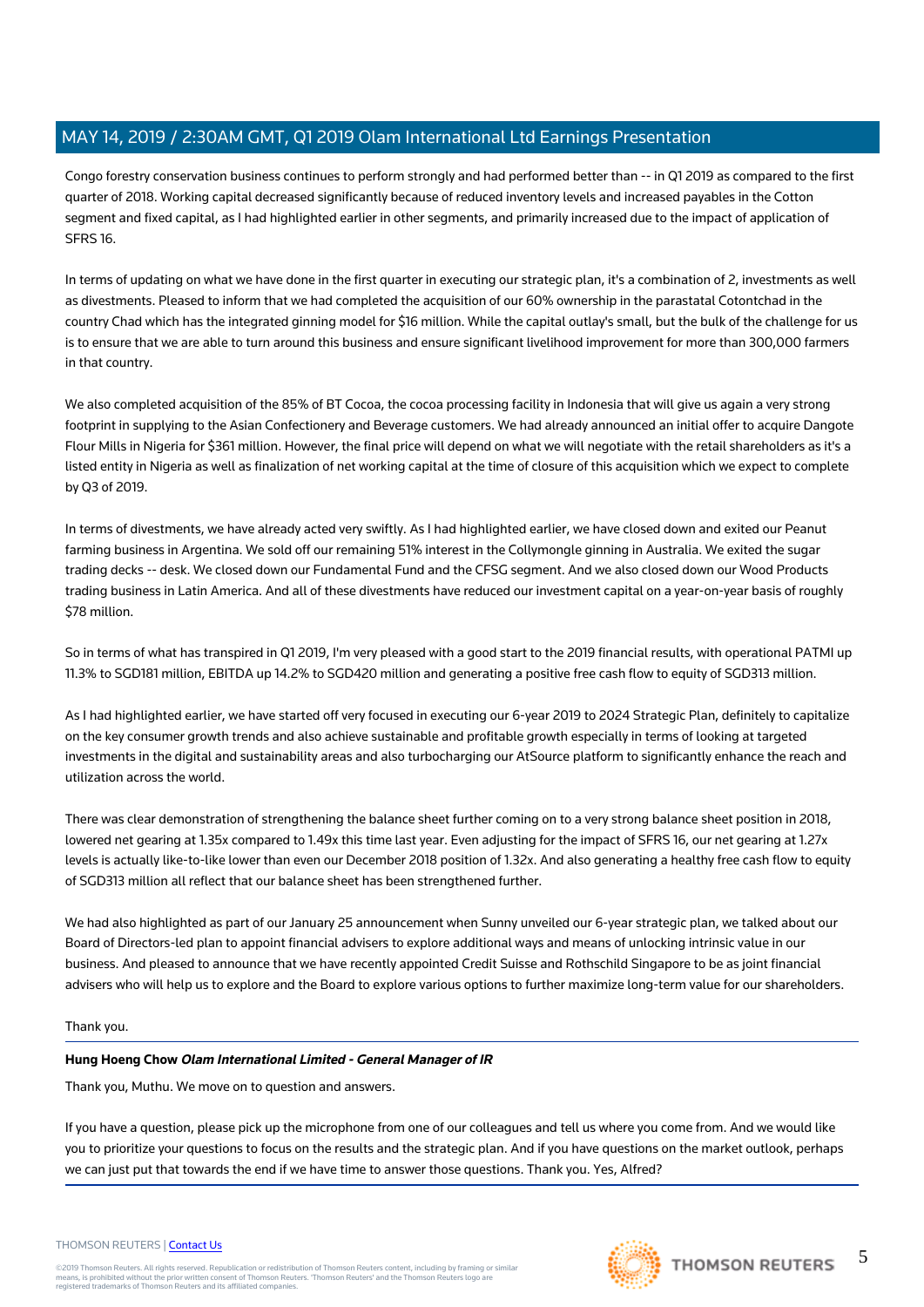#### **Alfred Cang Bloomberg - Commodities Markets Reporter**

Hi good morning Sunny, could you please share with us more details about your appointment of Credit Suisse and Rothschild and this long-term value? So the company also said there will be a \$1.6 billion divestment. If that will happen this year or it's a much longer target? And could you share with us some of your opinion about the trade war since U.S. and China just escalated and then if you feel any impacts on the company's business? Thanks.

## **Sunny George Verghese Olam International Limited - Co-Founder, Group CEO & Executive Director**

Thank you. So on the appointment of the financial advisers, this was something that we announced in the last strategy plan announcement in January, that we will be appointing financial advisers. The strategic plan has been approved by the Board. And as I mentioned last time, that has helped us determine where to play and how to win. So this strategy has already been crystallized, so we're not relitigating the strategy through this exercise. This exercise is to see how can we reposition the company or restructure the company to further enhance long-term shareholder value. So that's the exercise that is underway. I cannot say more about it at this point in time. The work has just started. And before the end of this year, as we have mentioned, we will have the recommendations from the financial advisers, and the Board will consider that and make an appropriate determination in terms of whether to accept any of those recommendations or to continue as it is. So that's all that I can say about that exercise. It has just commenced, and we will have an output for the Board by -- before the end of this year.

On the second question which was more on...

## **Hung Hoeng Chow Olam International Limited - General Manager of IR**

**Divestments** 

## **Sunny George Verghese Olam International Limited - Co-Founder, Group CEO & Executive Director**

On divestments, yes, so the \$1.65 billion target of release of invested capital from divestments is for the whole planned period. But we expect a majority of that to happen in the first 3 years and a small portion left for the second 3 years. So as Muthu just outlined, in the first quarter, we are tracking. We have disposed of 5 assets or exited 5 activities, and that has together generated roughly \$78 million of the invested capital. So we are well on target to achieve the first year's targets in terms of the divestment proceeds expected from this restructuring.

And the third question was on trade war as, of course, being a setback, the market was expecting a resolution. And this was an aggressive setback that has occurred. It has implications on all markets. As we can see, week on week since this announcement, if you look at the broad agricultural commodity index, they've declined by about 3.3%, so it has a significant impact. But the impact is not only because of the trade war, impact is also on weak destination demand. It's a combination of factors, and it depends on the commodity complex. So as far as the grains complex is concerned, the African swine flu or swine fever episode is reducing demand itself. And according to the CEO of Tyson who, in a recent conference call, has said that between 150 million to 200 million hogs in China have died. And the disease has spread quite significantly but not just in China, but it's now being in the spread across Asia as well. So demand will be softer as a result. The estimate now is that current year's imports will be about 84 million tonnes. Next year's imports will fall to 83 million tonnes. So with 84 million tonnes this year, it's about 10 million tonnes lower than last year. And that is the first time we have seen a decline in imports also we've been in China for a very long time. So I think the trade war, the weakening demand as a result of ASF, both this combined together has a bearish impact on these markets.

#### **Kevin Lim Nikkei Markets - Correspondent**

Yes. Sorry, just one of -- but can you say a bit more about the Credit Suisse and Rothschild's appointment in terms of like how broad are the parameters? When you say maximize long-term value, would this include like even delisting or privatizing Olam?

#### **Sunny George Verghese Olam International Limited - Co-Founder, Group CEO & Executive Director**

I cannot be more specific at this stage because our work has just commenced. So we will see what happens in terms of the output of that effort. What we have told you in January and what we have repeated now is that we have developed the 6-year strategic plan, and we have determined which business units we want to remain in, which business units we want to deprioritize, which SBUs within those business units we want to stay in, which SBUs we want to deprioritize. We have identified a list of assets that we feel is now not core to

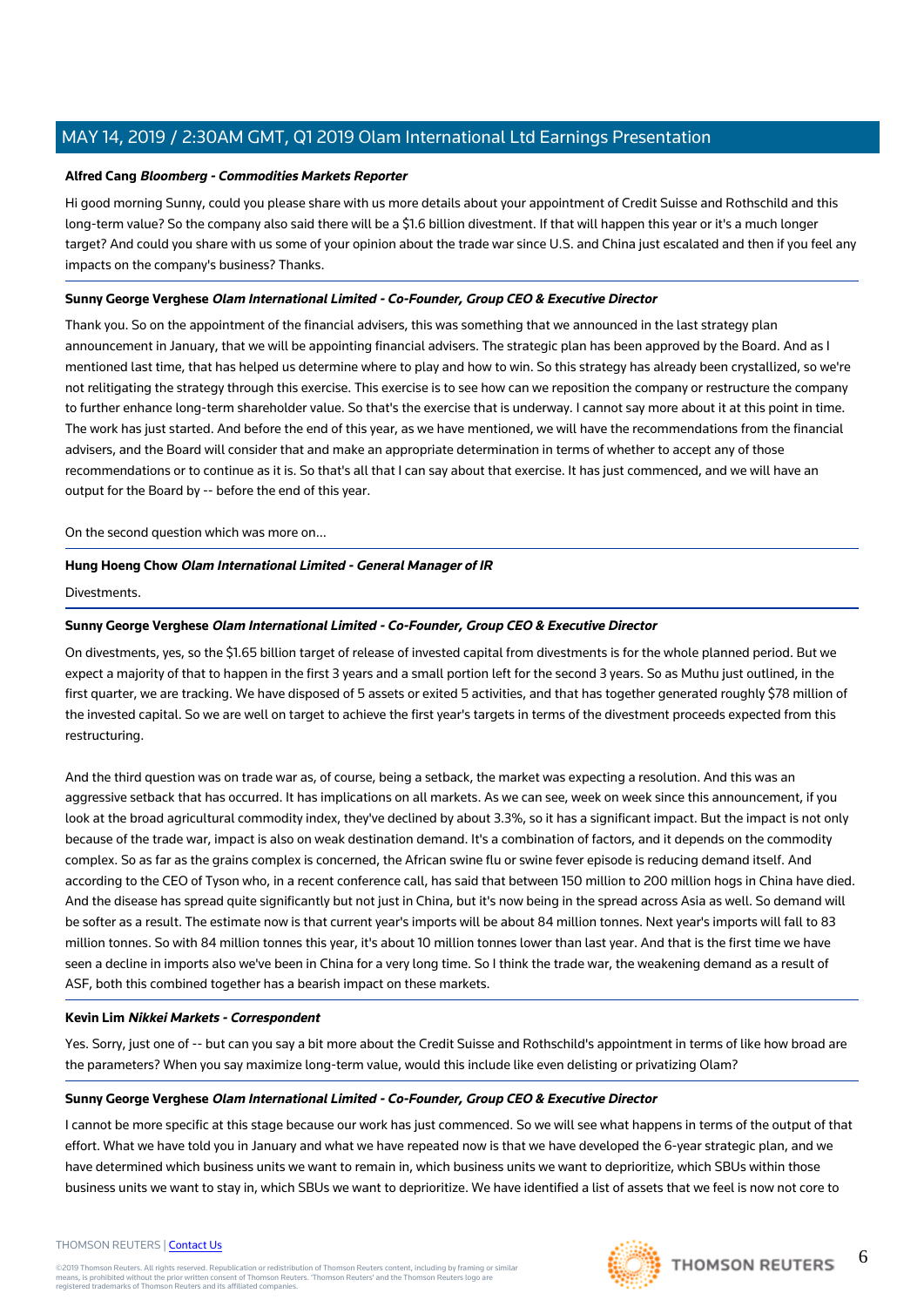our strategy going forward which are part of the deprioritized businesses or even some of the continuing businesses where those are not deemed to be core anymore as part of the new strategic plan. So that we have already announced. So that strategy has been crystallized. So Credit Suisse and JPMorgan's mandate as financial advisers is to look at how do we illuminate the hidden value that there is in the business through a possible reorganization or recombination of our businesses into more coherent and more related combinations that could potentially unlock further value. So that is their brief in the mandate, and they will assess this over the course of the next 6 months and make a determination whether there is further value to be created within these strategic parameters that has been now set for the new plan. So there's no value in prejudging what that study will reveal and what that outcomes will be. So we don't want to speculate about what that will be or what the outcomes will be. So you'll have to be patient and wait for another 6 months, and we will announce it at an appropriate time when we are ready.

#### **Kevin Lim Nikkei Markets - Correspondent**

Okay. But would it be fair to say it's a very broad mandate? You have not like told Credit Suisse or Rothschild that certain possibilities or options are off the table, that means anything can be on the table?

## **Sunny George Verghese Olam International Limited - Co-Founder, Group CEO & Executive Director**

It's a specific mandate. It's not a broad mandate. It's a specific mandate, as I've just described. It is not about relitigating our strategy or devising a new strategic plan. The first exercise that we wanted to do was as per our regular cadence, crystallize our next 6-year strategic plan. So that has been crystallized, that we have shared with all of you. That's divided into 2 3-year cycles, FY '19 to '21 and then '22 to '24. And we have given you some granular details about the 4 strategic pathways that we are executing on to achieve the goals and aspirations of that plan. And having done that now, the board has decided to appoint financial advisers to look at the plan and see other ways that we can reposition the business such that we can illuminate what we believe is the hidden value in this business, which is now not reflected the way we would have expected it to be reflected. So that is a very specific mandate, so it's not a broad mandate.

## **Ryushiro Kodaira Nikkei Asian Review - Senior Staff Writer**

Hi, thank you very much. So could you just let me know the investors' reaction about the 2019-2024 Strategic Plan after it is announced? And my second question is, sir, is there any possibility that you would divest or invest more than you originally planned?

## **Sunny George Verghese Olam International Limited - Co-Founder, Group CEO & Executive Director**

So the answer to the first question, the response from investors has been very positive. They believe that our new strategic plan, firstly, is on trend. The 4 major trends of people preferring now to consume products that are right for them in terms of health and nutritional value, in terms of traceability, supply chain provenance, simplification of ingredients, clean labeling, that's one big trend. So they believe that our new strategic plan is bang on the strength.

Secondly, the trend of right for producers. That the smallholder farmers who supply all of these ingredients that you consume as food and feed raw materials, they believe that it's important that they have livelihoods and they are prosperous so that they can continue to produce these raw materials and ingredients.

The third trend is right for the planet. We cannot produce food to meet the growing needs of a growing population, which is estimated at 9.5 billion people, more than 2 billion people to add -- to be added to the planet by 2050. If you're going to produce and consume the way we are doing now, we'll destroy the planet. So how do you produce food which does not destroy the planet but meets the growing demand for food, feed and fiber that we all need. So they believe that our strategic plan -- new strategic plan is bang on this strength.

And finally, it is about the way we produce, the way we consume has gone through a transformation because of digital technologies and because of other production technologies and everything else. So our new strategic plan tries and exploits the way that we are now producing and consuming which has gone through a significant transformation.

So 3, 4 months after we have launched this plan, we have had a chance to meet all our shareholders and investors and potential investors. And they are extremely excited about the prospects of this plan because they believe that this plan is very much on trend. More than it also being on trend, they believe that we have the capacity to execute this plan in terms of the competencies and skills and capabilities required to execute this plan and the configuration of assets and resources that we have. They have very high confidence that

©2019 Thomson Reuters. All rights reserved. Republication or redistribution of Thomson Reuters content, including by framing or similar<br>means, is prohibited without the prior written consent of Thomson Reuters. "Thomson Re

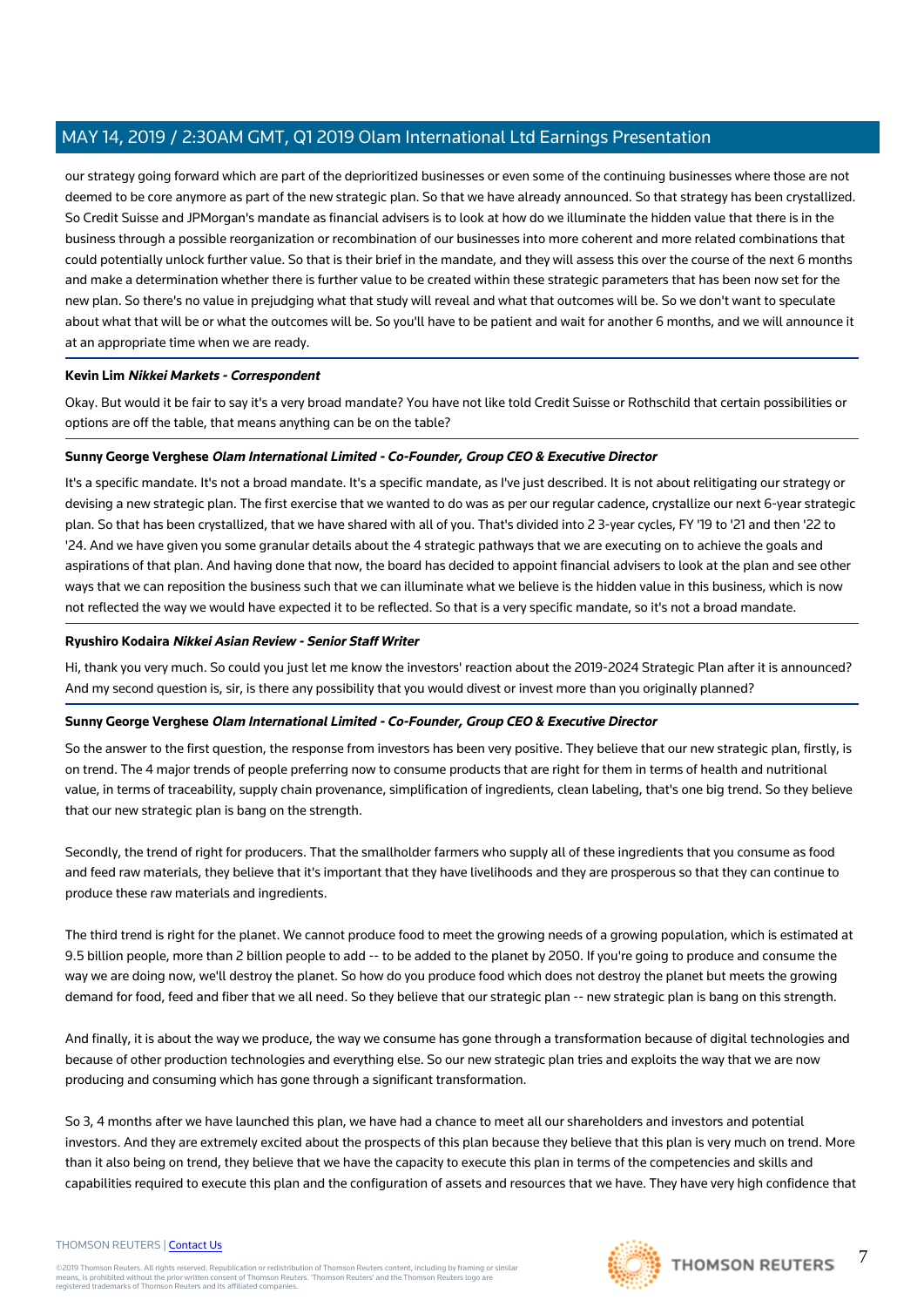we have winnability, and we can really execute this plan. So from investors' point of view, that is positive.

Now coming to the second question, as we said, in the horizon of this plan over the next 6 years, we are going to double down on the businesses that we have got a very strong leadership position and cost economics. So we're going to streamline the portfolio by getting out of or deprioritizing the 4 business units out of the 16 and remaining in 12. But in the 12, we are going to double down on them, and we're going to invest \$3.5 billion for the course of the 6-year plan. And in the deprioritized businesses and the identified SBUs for exit and the related assets that we are going to dispose of, we expect to generate \$1.65 billion in cash. We have explained the timing of those cash flows over the course of this plan. And based on what we have done in the first quarter, we have started off with a strong execution of this plan. So first quarter, we have started off with a bang in terms of executing the various granular initiatives that comprise this plan. So the ink is not yet dry on that plan, and so we have no ideas of now changing the targets or goalpost in the first quarter itself. It's a 6-year plan, and I hope we don't change very frequently. Nothing is cast in stone. We will review this as we go along. But there is no change to the targets and goalposts and milestones we have articulated to you already as part of this plan. Yes.

## **Hung Hoeng Chow Olam International Limited - General Manager of IR**

There's a question, lady in red.

#### **Fiona Yik Westpac Banking Corporation - Senior Relationship Manager**

Hi I'm Fiona from Westpac. Thank you. Just a little bit more on the granularity of the strategic plan as well. So specifically, I think it was mentioned that the plan will result in a negative cash flow for this financial year. But given the rather dimmer outlook now with what's going on at the trade war U-turns and all that, would that somewhat abate your pace of the acquisitions and, therefore, perhaps reset some of these numbers that were projected at the start of the year in terms of how it's going to affect your cash flow for this year? And particularly, I think -- what do you see to be the impact overall on the financial outcome for FY '19 as a result of some of the changes in the macro environment? Thanks.

#### **Sunny George Verghese Olam International Limited - Co-Founder, Group CEO & Executive Director**

So let me answer the second question first. We don't give quarterly or annual guidance, so we're not going to start now. So there is no guidance. We are comfortable with the plans and budgets and commitments that we have made to our stakeholders this year, and we believe that despite the current developments that you are alluding to, we don't see a case at this point in time to revise that plan. So we are on plan at the end of the first quarter. And the current view based on what we know now is we expect to be on plan for the full year. But we don't give specific guidance on quarterly or annual basis on performance milestones.

The first part of your question, we've already signaled to you when we announced the plan that we have a fairly substantive CapEx program, investment program this year. So out of the 6 years of this plan, we will expect to be free cash flow to equity negative in the first year, that is in 2019, but will remain -- we'll expect to be cash -- free cash flow positive to equity every year in the balance 5 years of the plan.

We've already committed some of the big chunky investments that we wanted to make this year, as Muthu referred to in his presentation, that he has announced already 3 big investments that we made this year. One was taking 85% stake in the cocoa processing operations, BT Cocoa in Indonesia for a \$90 million valuation. The second was acquiring Cotontchad, the cotton parastatal in Chad. And the third was making an offer for Dangote Flour Mills in Nigeria which is a very chunky significant transaction for us.

So a large part of what we wanted to commit for this year has already happened in the first quarter, which is why I was remarking to the earlier question that we have started off executing this new strategic plan very well. And if you look at the first quarter, we are on track as far as our FY '19 financial performance is concerned. So Muthu has told you that we have grown EBITDA 14.2% and operational PATMI 11.2%. So we are well on target with our plan from a financial performance standpoint. Secondly, from a divestment standpoint, we already outlined the 5 divestments that we have done in quarter 1 and the \$78 million of cash that we released in quarter 1. We are bang on schedule with our investment plan. And I've mentioned and articulated the 3 big investments that we have already committed to in the first quarter. And we therefore believe that our strategic plan is comprising of very specific granular growth or divestment initiatives. And internally to our Board, we track our financial performance against plan, but we also track all the other strategic initiatives that are part of our deliverable to our Board and to our stakeholders.

#### THOMSON REUTERS | [Contact Us](https://my.thomsonreuters.com/ContactUsNew)

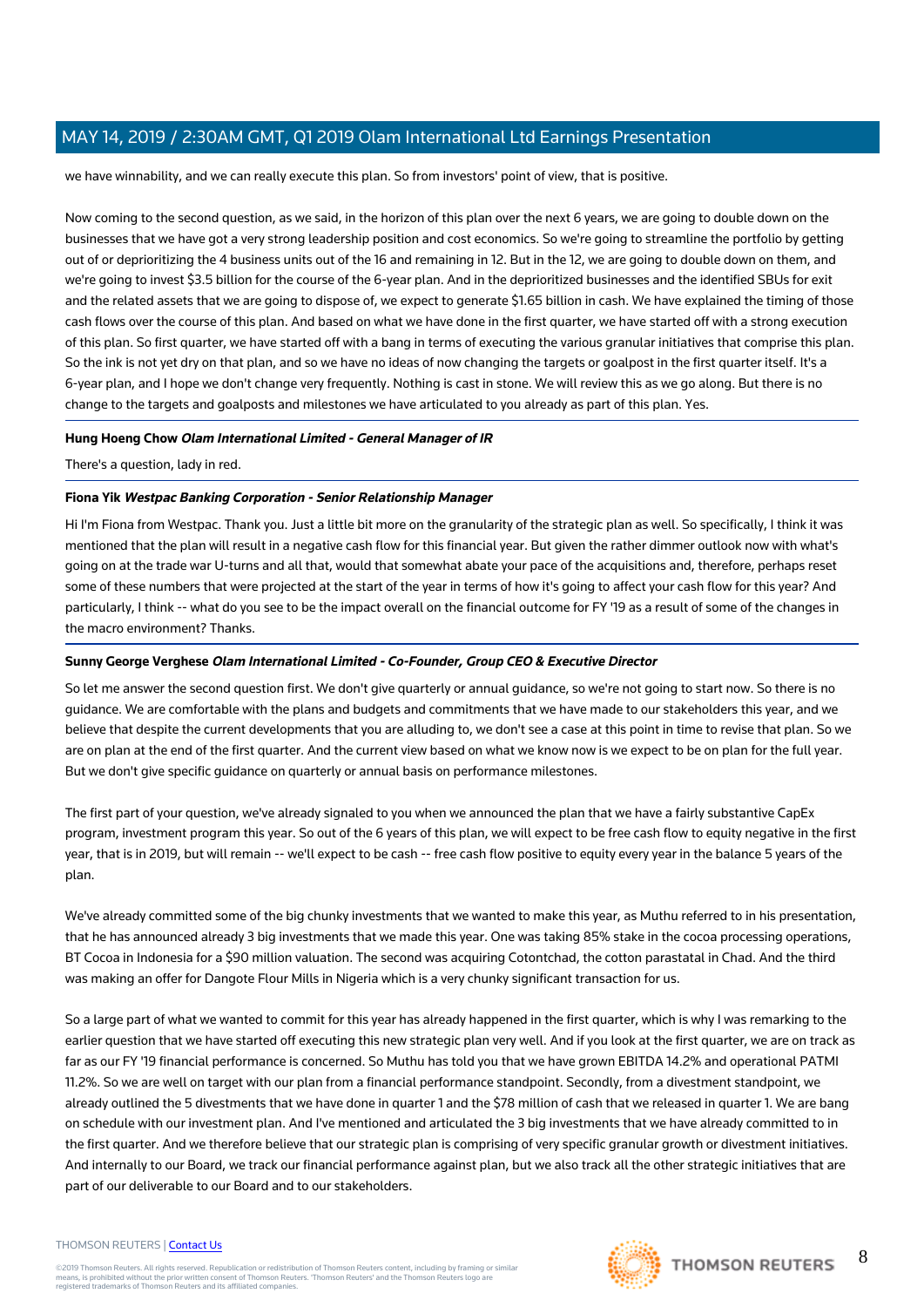So the answer to your first question is that we don't expect to revise at this point in time the guidance of being free cash flow to equity negative this year. Based on what's happened the first quarter and the developments of the trade war, et cetera, that you are referring to, we don't expect our cash flows to materially change at this point in time based on what we know today. If there is any change to that, we will give you an update in quarter 2 or quarter 3 as we progress and we know more about the real implications of some of these developments.

## **Hung Hoeng Chow Olam International Limited - General Manager of IR**

Is there a question? Simon?

#### **Simon Jong DBS Bank - Credit Analyst, SVP Fixed Income**

Hi. Thanks a lot for that presentation. Just wanted to ask in view of the novel loans that you guys have secured. So the first one was the \$500 million sustainability loan and then the \$350 million now digital loan. I'm just wondering, based on what you see, do you think this is something that is -- I think it's a decent size, in fact, collectively, so I just wanted to understand the scale. And you mentioned also that if the specific targets are achieved, there could be savings. Now I wanted to ask whether you could articulate in the most optimistic scenario what kind of savings will we be expected to see in terms of the financing costs. And the second question I have is the payables item again this quarter has been very significant. You mentioned in your segmental review that some of it could be coming from Cotton. I'm just wondering in 4Q '18, was that also coming from Cotton or some other segment, and whether you would expect this to be something which is perhaps structural and could extend in the next few quarters? Thanks.

#### **Neelamani Muthukumar Olam International Limited - President & Group CFO**

Thank you. The first -- to answer your first question in terms of sourcing alternate sources of capital or novel ways, as you put in, in terms of the digital arena or in the sustainability arena, as part of the strategic plan, there are 4 key enablers we have identified to execute our strategic plan. And out of those 4, digital and sustainability are 2 key enablers for us. And what we believe is that we have to impact or utilize these 2 key enablers in all its -- all forms to ensure that we maximize the value of these enablers to execute our strategic plan and our priorities. So we have been working with bankers, and I thanked all of you, and I will thank the bankers once again for being receptive to the ideas that we have kind of first floated and then the positive reception in terms of looking at how do we look at innovative ways of sourcing capital which are competitive and it is not costlier than what we will otherwise obtain in the normal course of business. But however, there is a positive impact if you are able to work on what we believe is core to our purpose of reimagining global agriculture and food systems and ensure that while we're delivering on our own priorities, that has a positive rollover impact on financing. So I wouldn't attribute a significant reduction in financing costs because of these initiatives. But definitely, these are catalysts as internal to the organization and to external -- to the rest of the other players in the industry to look at ways and means of tapping these sources of capital that will galvanize all of them to look at digital maturity as well as sustainability areas. So that's the answer to the first question.

In terms of the trade payables, yes, primarily these are due to the bulk trading volumes that we have been doing in the last 18 to 24 months. And that has allowed us to look at sources of supplier credit. Historically, Olam business model has been primary sourcing and sourcing from several small customers, small suppliers and farmers. And that kind of a supplier model will never allow you to source that supplier credit. But in the recent past, we have been -- our business model has changed especially in the bulk trading volumes, and that has allowed us to access supplier credit from some of the markets. And as I had indicated in my presentation, bulk of the increase due to these bulk trading businesses have already happened. And as the volume stabilize, we also expect the advantage of having these trade payables also to stabilize going forward.

#### **Hung Hoeng Chow Olam International Limited - General Manager of IR**

If there are no questions from the floor, I will take some questions online here. Market outlook, what is the -- what is your view on the coffee market going forward? And how is it going to affect prices and, obviously, also our business?

#### **Sunny George Verghese Olam International Limited - Co-Founder, Group CEO & Executive Director**

So I think the common trend across all agricultural commodity markets is the -- particularly those that are futures traded and derivatives traded, there are about 24 global commodity -- agricultural commodity contracts and exchanges around the world, and I'm not including India and China in this. But non-India, China, there are about 24-agri commodity contracts listed in various jurisdictions: New York,

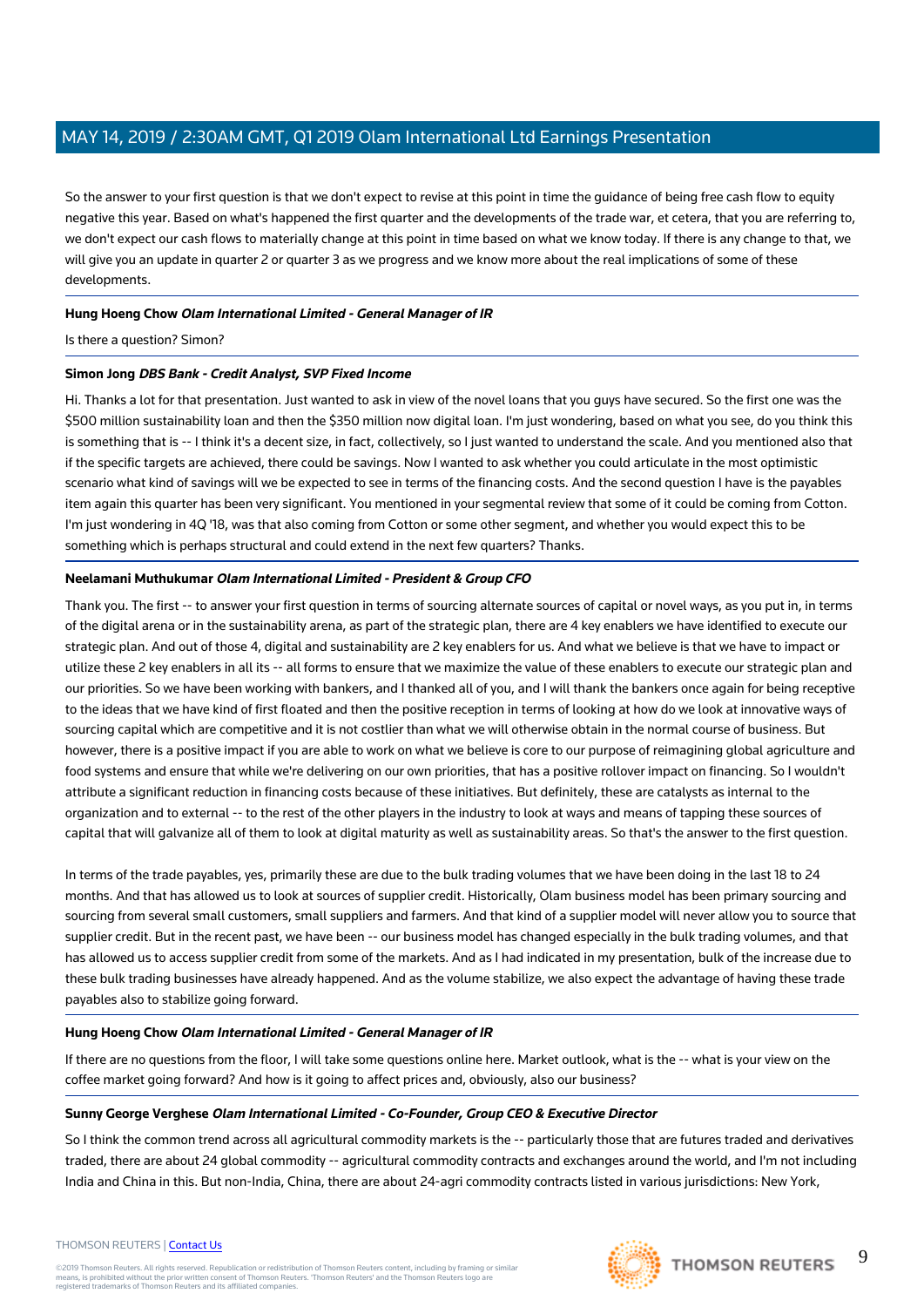London and other places. Out of those 24 contracts for this year since January, only 2 contracts generated positive returns for this financial year so far from January -- not this calendar year, from January to now. And that is a lean hogs contract in CME and the Class III Milk contract on CME. Apart from these 2, 22 contracts have declined by varying degrees. So generally, the agricultural commodity complex has witnessed a fairly bearish trend for the first 5 months of the year.

The second is that we are seeing historical record short positions across most of the complex. So if you take the Grains and Oilseeds complex, and there are multiple contracts trading in the Grains and Oilseeds complex in these areas, we have now roughly 700,000 contract short position, which is a lifetime high. The previous high short positions that we have seen in this complex has been roughly 481,000 contracts. So it has beaten the last high short record position by a significant margin. So there's a lot of short in the market as a result of some of the things that we talked about, weak destination demand in the grains and oilseeds complex driven by the impact of ASF but also because of the trade war and because of excess supplies. So if you just take the soybean crop to South America, we have a record crop between Brazil, Argentina, Paraguay and Uruguay of 184 million tonnes, which is [30 million] (corrected by company after the call) tonnes higher than last year, just in 1 region. So this is the same story across the U.S., North America, including Canada, as well as Europe and other producing countries for this. So that's another example.

So really in Coffee, we have a record short crop -- record short speculative position in Coffee. Largely driven by the fact that because Coffee prices have slumped and have reached the \$0.90 per pound barrier, with slightly lower carry that exited last year in the Arabica markets, the percentage yield for specs has really shot up. So last year, the state of the yield with slightly higher carry about 6%, 7% on an annualized basis to the short spec position. Now that has gone up to 16%, 17% because the prices are so low now, so the percentage yields have changed. So it's a fairly good safe bet. So there's a lot of people who have piled down and shorted this market, which is one of the reasons why the market has remained where it is. But on a fundamental basis, we see the '18, '19 coffee crop with a significant surplus from a demand/supply standpoint. But we expect '19, '20 for that supply/demand equilibrium to come back to a neutral position to a mild deficit. We expect a mild deficit in Arabica. And the same we would expect in Robusta. So we have another season to go, of course. Other factors in the coffee market like the weakness of the Brazilian real will also keep prices low. And the uncertainty about the new Bolsonaro's administration in passing the pension reform law that is currently being discussed, et cetera, would have some impact on the strength of the Brazilian real. A weak Brazilian real will result in weak coffee prices.

So all is also a function, but demand for coffee has remained fairly strong. So demand has not weakened unlike in the grains and oilseeds complex where, because of ASF and trade war, et cetera, we have seen a demand depression or destruction. In the case of coffee, demand has remained strong. It's still in excess supply, which is cyclical and not structural. So we expect some continuing pain in these markets from a down-cycle standpoint in coffee markets for a little while longer. As you know, the Brazilian crop, which is the major coffee producer, follows a biennial cycle. It has on-year, and then that's followed by off-year. So '18, '19 was an on-year record crop. '19, '20 is expected to be off-year, so significantly reduced production which will get the demand/supply back in balance specifically as far as coffee is concerned. But overall, the entire agricultural commodity complex has very bearish weak sentiment as a result of some of the things that I've just described.

#### **Hung Hoeng Chow Olam International Limited - General Manager of IR**

There's a follow-up question -- 2 follow-up questions on the other 2 products, Cocoa and CPO. The first is because we have -- Olam has done very well in the Cocoa business, how far will the markets go to be supportive of that performance? And for CPO, it's at a 6-year low. How would that also affect our upstream business?

#### **Sunny George Verghese Olam International Limited - Co-Founder, Group CEO & Executive Director**

So for the '18, '19 crop in Cocoa, we expect a small surplus, about 100,000 tonnes, and therefore, we expect prices to trade within a range. We expect New York to trade in a \$400, \$500 range. We expect London to trade in about a GBP 350 range. I think many manufacturers have taken advantage of fairly low cocoa prices to extend their cover, so they're well covered. The combined ratios as a process, so that's important for us, is still trading at fairly elevated levels as a result of the rundown on product stocks, where there's butter liquor, cake butter stocks. We have seen some weakening of the butter ratios, but that has been compensated for by increased powder prices. So overall, the combined ratios are still very healthy, and the processing margins are still very good.

So for this year, we expect a mild surplus and, therefore, prices trading sidewise in a fairly narrow range. However, we're seeing some

#### THOMSON REUTERS | [Contact Us](https://my.thomsonreuters.com/ContactUsNew)

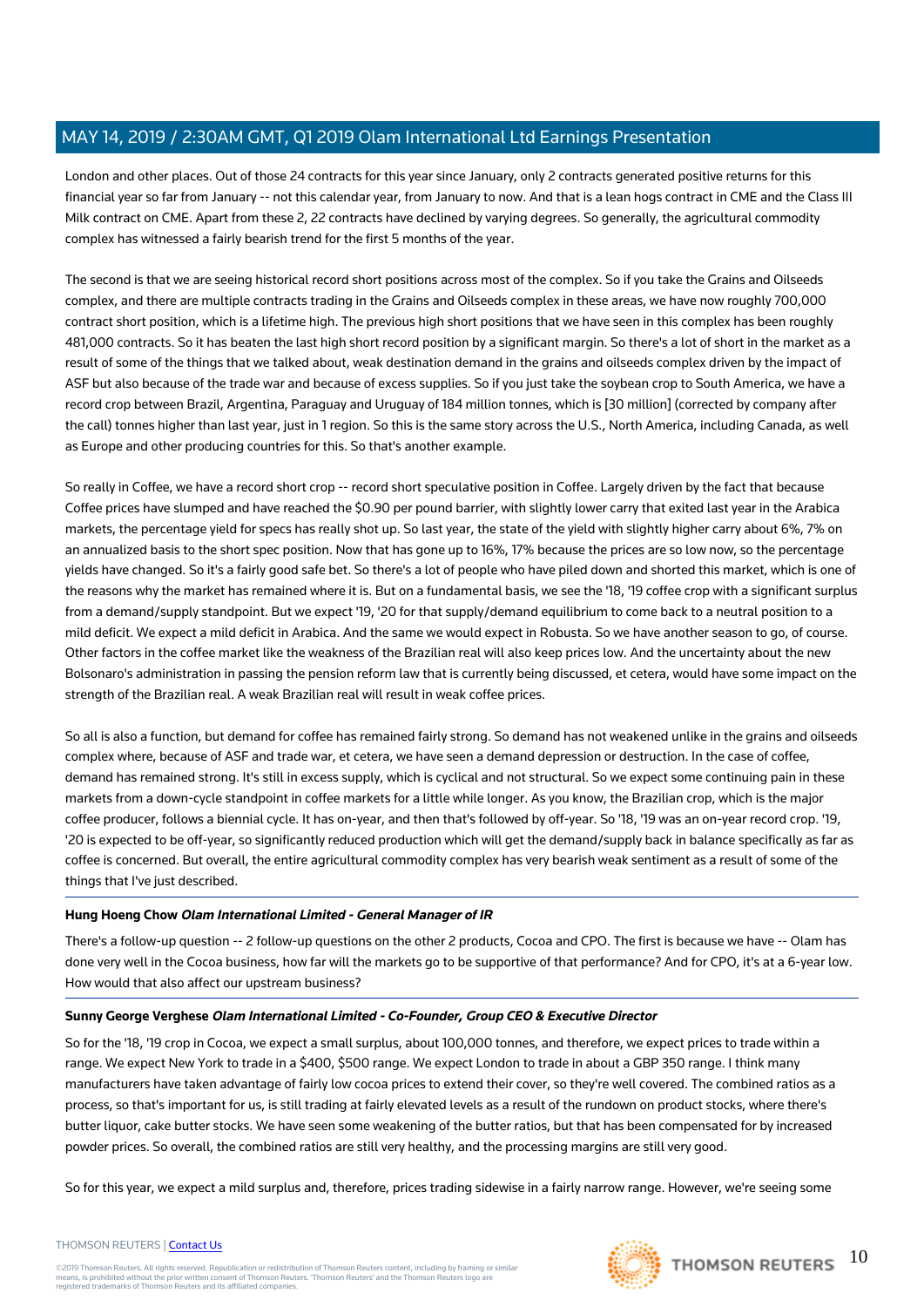structural issues emerging in the supply side. So the recent estimate is that there is about 370,000 hectares in Ghana, which is the world's second largest producer of cocoa beans, which has got a swollen shoot virus problem. And this problem, there's no cure at this point in time. So even if you remove the trees, there are more than 20, 21 different hosts in the ecosystem who can support this virus. So even by just removing the trees and replanting, you're not going to solve the problem. So you have to breed a disease-resistant variety for swollen shoot problem, and that we will see what happens. So this year, I think we will have a mild surplus. Structurally long term, we need to see all of these developments in terms of being able to produce more deforestation-free, more child labor-free cocoa. And we are taking a lot of initiatives across the key producing regions where we are present to be really sustainable in our cocoa supply chains -- the way we source the cocoa, trace and track the cocoa and deliver the cocoa. So -- but that would be structurally challenges and headwinds that face this industry. And we are very conscious of that, and therefore, we are taking a lot of steps to stay ahead of the curve and do this on a sustainable basis.

The second crop was on CPO. CPO, as you saw towards the end of December and the last quarter of 2018, we saw a sharp rebound in prices. And that continued until about February of this year. And then we saw those price gains being given up largely on account of the buildup of stocks. And it stayed stubbornly around the 3 million tonne mark, which was the average traders' guess or estimate. Also, that would be drawn down. In May, we have seen in Malaysia the stocks have corrected somewhat, but we know that it's a seasonally low production cycle that we are entering both in Malaysia and Indonesia. So we now have stocks of about roughly 2.72 million tonnes in Malaysia. We are seeing the Indonesian B2 -- B20 mandate being implemented much better than we thought it would be, so there has been quite a drawdown of stocks as a result of that biofuel mandate. And on the demand side, we see very strong demand both from China and India. India had many differential duties and flexible duty structures for imported palm oil. They have now stabilized the duty structure. So palm oil demand from India, which is a very big consumer, has really picked up. And we see the same thing in China because China is moving away a little bit from soybean oil as a result of the trade war and everything else. And therefore, demand for palm oil in China, which is another big market, is also quite healthy. We -- however, given the supply/demand overall position, we expect again the CPO prices to trade in a range. 2,100 to 2,400 is our current price range expectation for CPO prices to trade through most of this year. We will see a small drawdown in stocks by the end of the year, but it's not substantive material, not an inflection point in terms of that drawdown.

## **Hung Hoeng Chow Olam International Limited - General Manager of IR**

Any further questions?

#### **Ryushiro Kodaira Nikkei Asian Review - Senior Staff Writer**

Thank you. And so nowadays, all over the world, more and more investors and shareholders, emphasize much on the ESG issues, and is it fair for us to understand the significance of your strategic plan from the ESG perspective?

#### **Sunny George Verghese Olam International Limited - Co-Founder, Group CEO & Executive Director**

So you're right in saying in the last 5 years, sustainability and ESG has become more front and center issue for many corporations and boards. And that is as a result of more evidence, scientific evidence on the impact of climate change. In the past, there was a notion that we were crying wolf. Now people believe that there's overwhelming evidence that climate change is real. And as a result, if you look at various surveys done, the sensibility of companies on ESG matters and on sustainability is rising across the globe, not in any particular area. Of course, there are some parts of Europe where they are way ahead, but even Asia is now catching up as far as sustainability is concerned.

Olam puts sustainability at the heart of our business. We are doing that for 5 or 6 reasons. The first reason we believe we should put sustainability at the heart of our business is simply because we believe it's the right thing to do. If you have to produce more food, feed and fiber, which is the business that we are in, to feed the growing population, the 9.5 billion people by 2050, we have to do it without destroying the planet. We cannot go and find another planet to produce that food. We have to produce it in the current planet, the only planet that we have. So we don't think that we can continue to conduct our business if you're not able to do this better. So how do you produce more food, feed and fiber with far less resources, with far less greenhouse gas emissions, with far less water intensity, with far less waste emissions, so that is the first reason why we want to be sustainable.

The second reason that we want to be sustainable is we can significantly increase productivity of food, feed and fiber that we are

#### THOMSON REUTERS | [Contact Us](https://my.thomsonreuters.com/ContactUsNew)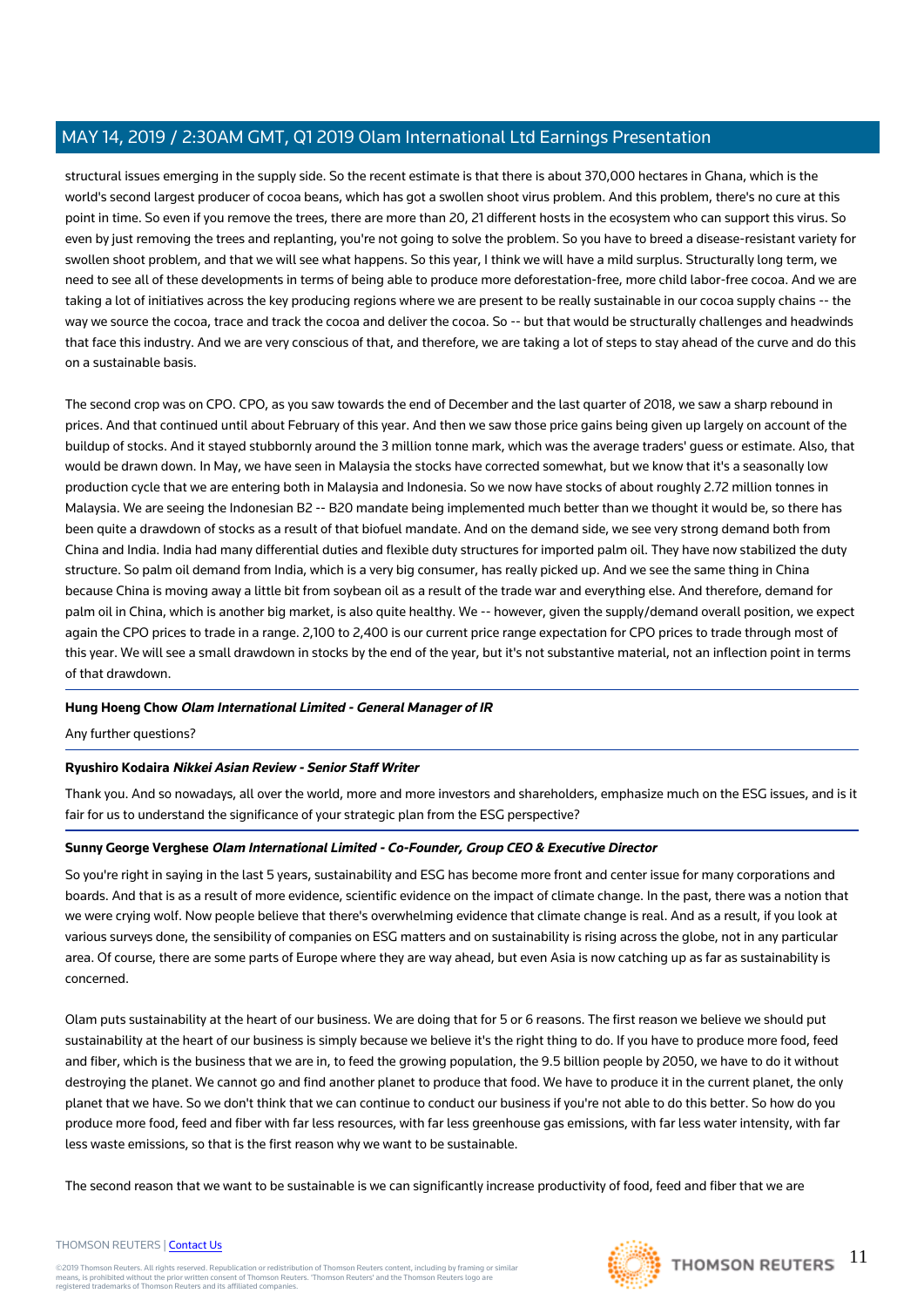engaged in by being more sustainable, so by adopting technologies that can improve yields without destroying the healthy ecosystem that is required to produce that.

The third reason that we want to be sustainable is we see a direct link between being sustainable and generating long-term value. If we are a low ESG-oriented company, then investors and the market will accord us higher ESG risk rating, which means that they believe that we will struggle to protect our current cash flows or grow our future cash flows. And therefore, they will de-rate us. And by the same token, if they believe that we have a higher ESG risk, they feel that the risk cost of capital that they assigned to us will be higher, which means for the same dollar of future cash flows, we have to discount those future cash flows at a higher cost of capital, which means we'll have lower intrinsic value. So that is another reason why we feel there's a direct link between being sustainable and doing good and doing well.

Muthu gave 2 other examples of just how our cost of capital is coming down through a sustainability loan, the question that you asked, and our digital loan. If we meet the parameters on sustainability on the sustainability loan, we can potentially reduce our cost of borrowing by 25 to 50 basis points. If we meet our digital targets, we can also reduce our cost of borrowing spreads by 12 to 25 basis points. So this is a direct link between doing well and doing good that you can see just in one aspect of how we can finance our business.

Another reason why we want to be sustainable and put sustainability at the heart of our business or have high ESG orientation is because it inspires and motivates our team. The millennial population that you want to attract as your future employees and your current employees do not want to join Olam just because we are a successful company or we sell more cocoa or coffee or we are a market leader in any one of these businesses. They believe that they spend 1/3 of their life in a company, and they want it to mean something, and it has to have some purpose. All the work that they do, all the hard efforts that they put in, they want it to make a difference, they want it to mean something and to have a purpose. So we believe that only 1% of the world's companies have inspired employee populations. If we can have inspired employees, life changes dramatically in terms of productivity. Productivity can go up by 250%. So we believe that if you have sustainability at the front and center, in the heart of our business, we can build and inspire the talent population, employee population.

And these are reasons why we want to be sustainable. So all the years, we have worked very hard to get an edge and the lead on sustainability, which is the last point. The sixth reason why we are sustainable is this is a true competitive differentiator. As many of you in this room know, we launched Olam AtSource, which is an offering where we say to our customers, if you buy your raw materials, agricultural food raw materials and ingredients from us, we will give you 90 sustainability indicators, information on 90 sustainability indicators, everything from a carbon footprint, water footprint, waste footprint, who we are buying from, how we have transformed the livelihoods and everything else. So nobody else is offering that kind of a service or offering today. That allows us to decommoditize our business. It allows us to get some pricing power with our customers. It allows us to get a larger share of our customers' wallet and more stickiness with our customers. So these are the 6 reasons why sustainability is important for us.

So when we develop this new 6-year strategic plan, one of the criteria -- it's not the only criteria. One of the criteria that we used to make determinations about which businesses to prioritize, which SBUs to prioritize was informed by the sustainability criteria. Is this structurally long term a sustainable business? And if it is not going to be structurally long term a sustainable business, it was one of the 6 criteria that we used to determine whether we want to invest and grow that business in the plan.

#### **Hung Hoeng Chow Olam International Limited - General Manager of IR**

Thank you. If there are no further questions, I would like to close this Q&A session. And we'd like to thank you for your participation. See you in the next 3 months.

#### **Sunny George Verghese Olam International Limited - Co-Founder, Group CEO & Executive Director**

Thank you.